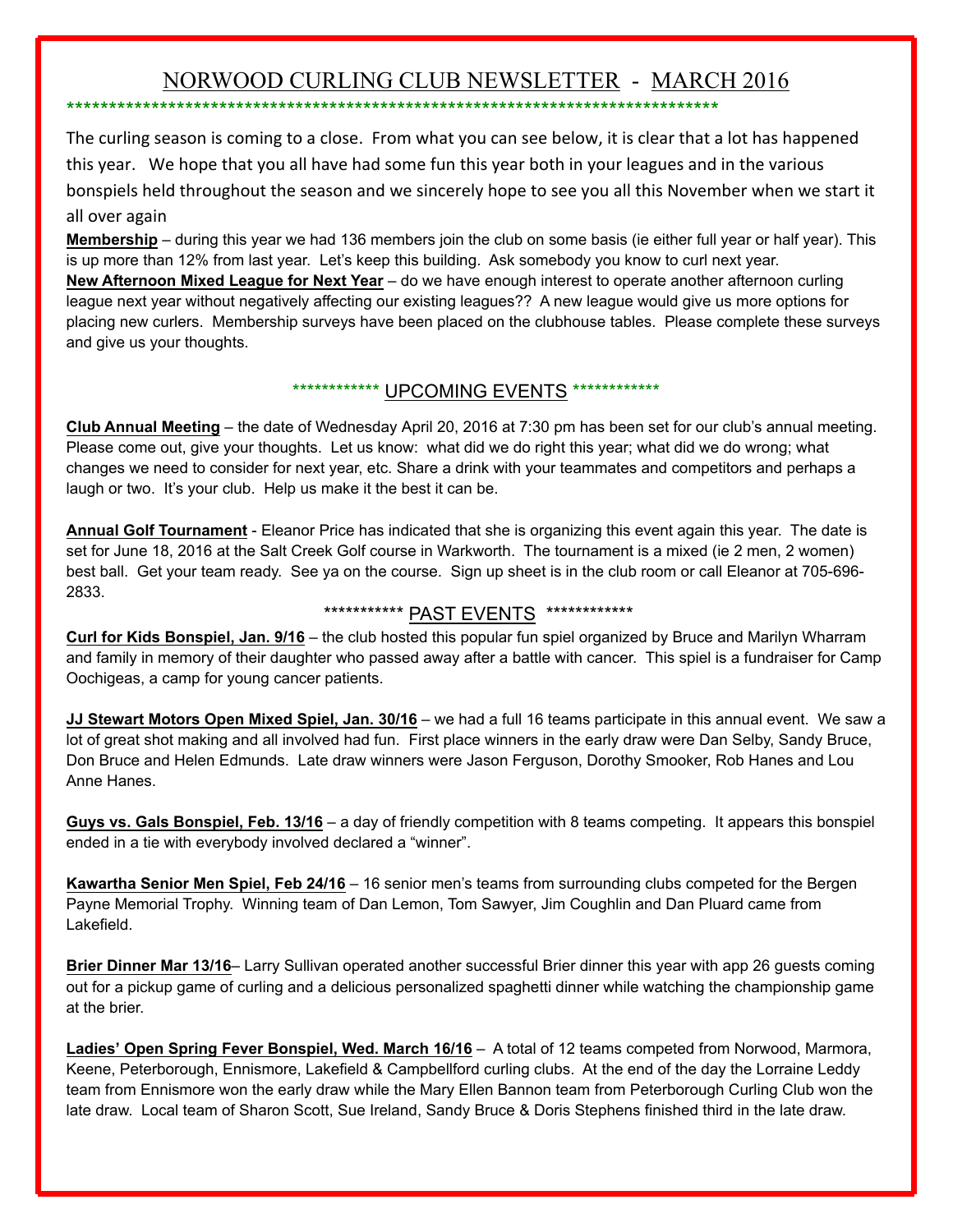**Maplefest Mixed Bonspiel, March 18 & 19/16**– the Maplefest was held this last weekend and by all accounts it was another huge success. A full slate of 24 teams competed for the coveted Maple Sap Bucket Trophy with the team of Colin Brethour (skip), Deb MacEwen (vice), Glen Brethour (second) and Judy Brethour (lead) coming up on top. The team of Nick Nickson (skip), Marj Delorey (vice), Mac Danford & Don Delorey (co-seconds) and Pauline Garden (lead) came in second. The team of Larry Sullivan (skip), Lori Sullivan (vice), Terry Stephens (second) and Arlene Webster/Don Southward (co-leads) came in third.

Many thanks to all of our sponsors and members who donated prizes to our gift table so that all participants had much to choose from when their time at the gift table came. Special thanks to the following donors who donated the "Special Prizes". These special donors were – Steve & Linda Harold, Don Richardson, CDR Aggregates, Curtis & Bonnie Townsend, Ron & Julie Tufts, Eleanor Price, Raeburn Scott, McMillian Sports, Mike Hook and the Toronto Blue Jays, and Gay Lea/Ivanhoe Cheese.

Many thanks to all who volunteered to help make this event so special. The Maplefest is the club's biggest fund raiser of the year and could not happen without the efforts of our volunteers.

#### **\*\*\*\*\*\*\*\*\*\*\*\*\* League Updates \*\*\*\*\*\*\*\*\*\*\*\*\*\*\*\***

League Play – Below is an update on all of our leagues:

**Monday Morning Sturling** – two man/women teams. Curlers pay \$5 each week to play. This league continues to have 12 to 16 curlers show up each week. Come on out and give it a try.

*Monday night Ladies* – this league is convened by Eleanor Price (705-696-2833). First half winners was the team of Wendy Hale (skip), Patty Giles (vice), Kerry McNeely (second) and Anita Lautenbach (lead).

*Tuesday night Mixed* – this league is convened by Dan Selby (705-639-5785). First half winners were the team of Larry Sullivan (skip), Lori Sullivan (vice), Albert Crowley (second) and Zita Crowley (lead).

*Wednesday night Mens* – this league is convened by Steve Harold (705-745-9566). First half winners were the team of Steve Harold (skip), George Gordon (vice), Terry Stephens (second) and Paul Cole (lead).

**Thursday afternoon Mixed** – this league is convened by Terry Baker. First half winners were the team of Sharon Scott (skip), Sue Ireland (vice), Glenn Scott (second) and Don Southward (lead).

*Thursday night Mixed* – this league is convened by Derek Hatfield (derek@norwoodcurling.ca) First half winners were the team of Ian Peterman (skip), Carolyn Vardy (vice), Nick Jones (second) and Tamara Cowie (lead).

# **\*\*\*\*\*\*\*\*\*\*\*\*\* Other Updates \*\*\*\*\*\*\*\*\*\*\*\*\*\*\*\***

**Youth Curling** –as reported in our December Newsletter, Sherry Wilson has stepped down after years of co-ordinating this program for us. We are still looking for a new co-ordinator. Anybody having an interest in assisting please contact Brian Radnor (705-639-5151)

**High School Curling , Feb 16& 17/16** – our own Kyle McGriskin skipped the Norwood High School boys curling team to two victories in the Kawartha High School Curling tournament before losing to St Peter's Secondary School, the eventual winner of the tournament. Kyle's teammates were Hayden Baptie, Mike Burtt and Jacob Bennett.

**Major Repair** -the club incurred a major repair of app \$4,500 to the ice making equipment in early January. We were fortunate as this repair could have been much more costly were it not for the quick action of our fearless icemaker, Denton Curry.

**Kawartha Senior Men** – Norwood teams had another successful year in the Kawartha Inter-Club League play. The senior curlers want to make it clear to all that a "Senior Curler" is anybody 50 years of age or older! If you are interested in getting involved next year, contact Brian Radnor (705‐639‐5151).

# **\*\*\*\*\*\*\*\*"HEARD IT AT THE HOG LINE"\*\*\*\*\*\*\*\***

Did you know that NCC members can get 50% off the regular rental rates for the facilities? It's true. More information on rentals is available from Brian Bolton.